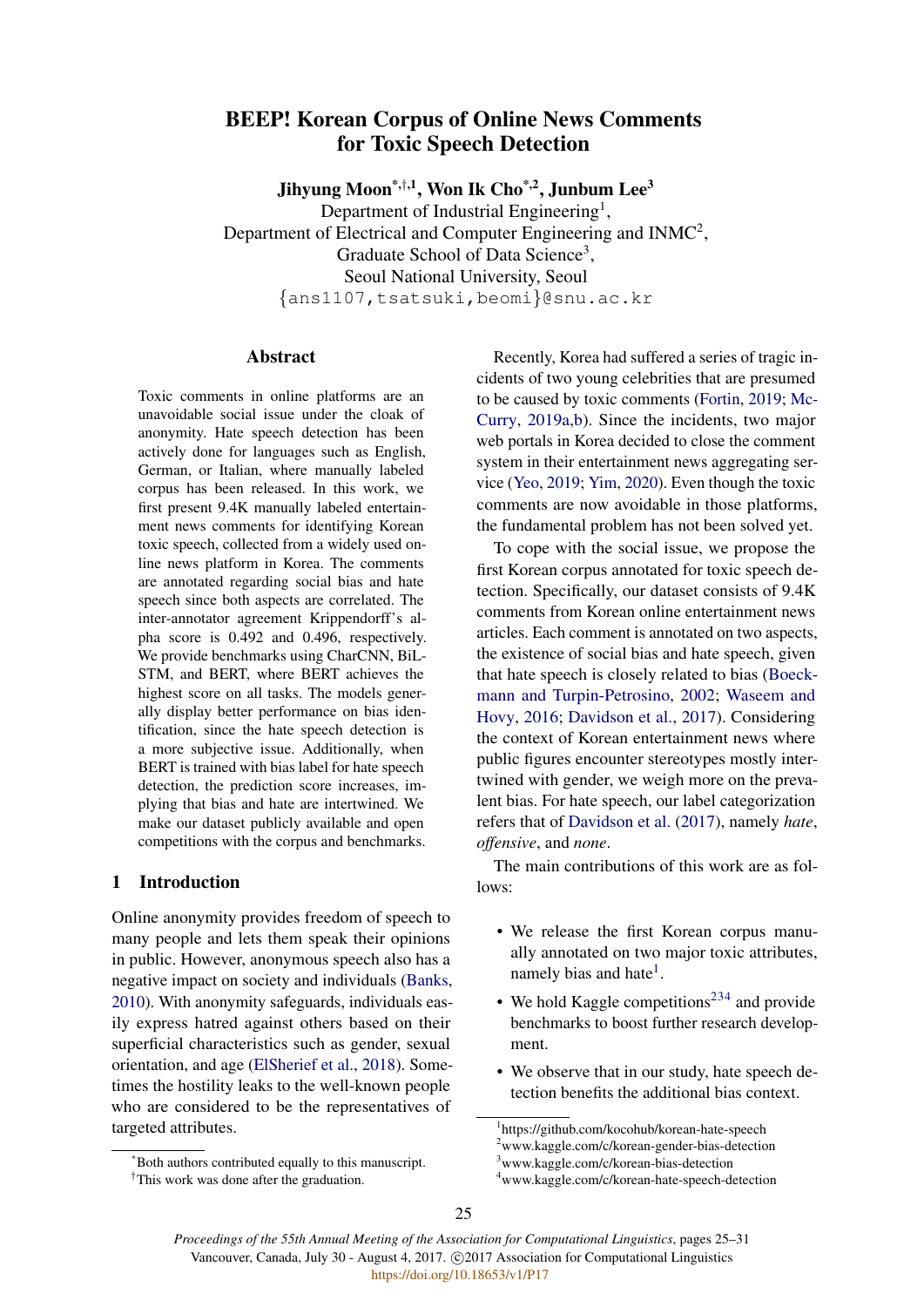#### <span id="page-1-3"></span>2 Related Work

The construction of hate speech corpus has been explored for a limited number of languages, such as English [\(Waseem and Hovy,](#page-5-2) [2016;](#page-5-2) [Davidson et al.,](#page-4-6) [2017;](#page-4-6) [Zampieri et al.,](#page-5-3) [2019;](#page-5-3) [Basile et al.,](#page-4-7) [2019\)](#page-4-7), Spanish [\(Basile et al.,](#page-4-7) [2019\)](#page-4-7), Polish [\(Ptaszynski](#page-4-8) [et al.,](#page-4-8) [2019\)](#page-4-8), Portuguese [\(Fortuna et al.,](#page-4-9) [2019\)](#page-4-9), and Italian [\(Sanguinetti et al.,](#page-4-10) [2018\)](#page-4-10).

For Korean, works on abusive language have mainly focused on the qualitative discussion of the terminology [\(Hong,](#page-4-11) [2016\)](#page-4-11), whereas reliable and manual annotation of the corpus has not yet been undertaken. Though profanity termbases are currently available<sup>[5](#page-1-0)[6](#page-1-1)</sup>, term matching approach frequently makes false predictions (e.g., neologism, polysemy, use-mention distinction), and more importantly, not all hate speech are detectable using such terms [\(Zhang et al.,](#page-5-4) [2018\)](#page-5-4).

In addition, hate speech is situated within the context of social bias [\(Boeckmann and Turpin-](#page-4-5)[Petrosino,](#page-4-5) [2002\)](#page-4-5). [Waseem and Hovy](#page-5-2) [\(2016\)](#page-5-2) and [Davidson et al.](#page-4-6) [\(2017\)](#page-4-6) attended to bias in terms of hate speech, however, their interest was mainly in texts that explicitly exhibit sexist or racist terms. In this paper, we consider both explicit and implicit stereotypes, and scrutinize how these are related to hate speech.

## 3 Collection

We constructed the Korean hate speech corpus using the comments from a popular domestic entertainment news aggregation platform. Users had been able to leave comments on each article before the recent overhaul [\(Yim,](#page-5-1) [2020\)](#page-5-1), and we had scrapped the comments from the most-viewed articles.

In total, we retrieved 10,403,368 comments from 23,700 articles published from January 1, 2018 to February 29, 2020. We draw 1,580 articles using stratified sampling and extract the top 20 comments ranked in the order of Wilson score [\(Wilson,](#page-5-5) [1927\)](#page-5-5) on the downvote for each article. Then, we remove duplicate comments, single token comments (to eliminate ambiguous ones), and comments composed with more than 100 characters (that could convey various opinions). Finally, 10K comments are randomly selected among the rest for annotation.

| 2020.05.21.11:40<br>userid<br>미혼늙은이가 수양딸? 보낸 친엄마도 잘못이크네 |                                 |  |
|---------------------------------------------------------|---------------------------------|--|
| 답글 14                                                   | $\bigoplus$ 213 $\bigoplus$ 100 |  |

Figure 1: A sample comment from the online news platform. It is composed of six parts: written date and time, masked user id, content, the number of replies, and the number of up/down votes (from top left to bottom right).

We prepared other 2M comments by gathering the top 100 sorted with the same score for all articles and removed with any overlaps regarding the above 10K comments. This additional corpus is distributed without labels, expected to be useful for pre-training language models on Korean online text.

#### 4 Annotation

The annotation was performed by 32 annotators consisting of 29 workers from a crowdsourcing platform *DeepNatural AI*[7](#page-1-2) and three natural language processing (NLP) researchers. Every comment was provided to three random annotators to assign the majority decision. Annotators are asked to answer two three-choice questions for each comment:

- 1. What kind of bias does the comment contain?
	- *Gender bias, Other biases*, or *None*
- 2. Which is the adequate category for the comment in terms of hate speech?
	- *Hate, Offensive*, or *None*

They are allowed to skip comments which are too ambiguous to decide. Detailed instructions are described in Appendix [A.](#page-5-6) Note that this is the first guideline of social bias and hate speech on Korean online comments.

#### 4.1 Social Bias

Since hate speech is situated within the context of social bias [\(Boeckmann and Turpin-Petrosino,](#page-4-5) [2002\)](#page-4-5), we first identify the bias implicated in the comment. Social bias is defined as a preconceived evaluation or prejudice towards a person/group with certain social characteristics: gender, political affiliation, religion, beauty, age, disability, race, or others. Although our main interest is on gender bias, other issues are not to be underestimated.

<span id="page-1-1"></span><span id="page-1-0"></span><sup>5</sup> https://github.com/doublems/korean-bad-words

<sup>6</sup> https://github.com/LDNOOBW/List-of-Dirty-Naughty-Obscene-and-Otherwise-Bad-Words

<span id="page-1-2"></span><sup>7</sup> https://app.deepnatural.ai/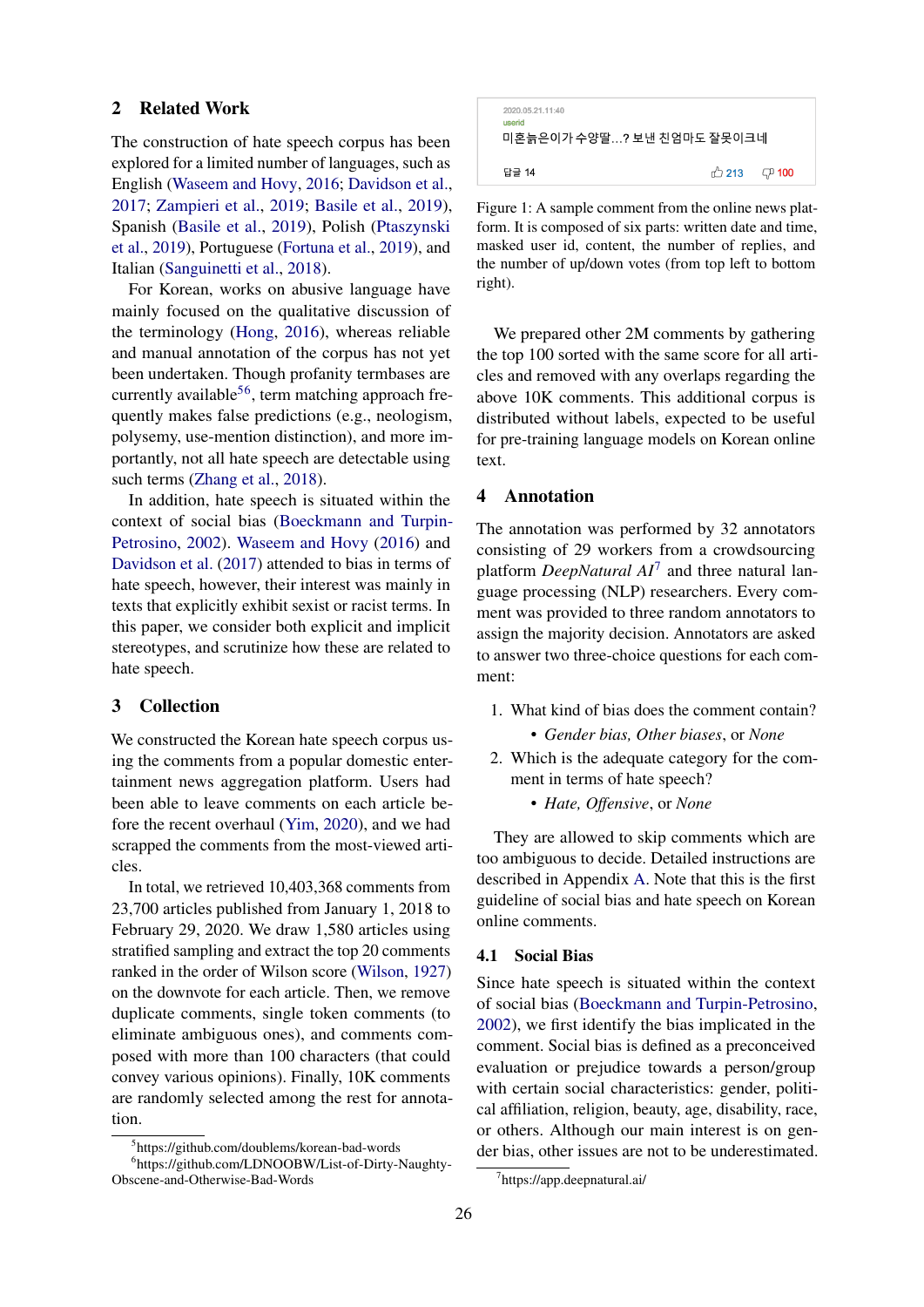Thus, we separate bias labels into three: whether the given text contains gender-related bias, other biases, or none of them. Additionally, we introduce a binary version of the corpus, which counts only the gender bias, that is prevalent among the entertainment news comments.

The inter-annotator agreement (IAA) of the label is calculated based on Krippendorff's alpha [\(Krip](#page-4-12)[pendorff,](#page-4-12) [2011\)](#page-4-12) that takes into account an arbitrary number of annotators labeling any number of instances. IAA for the ternary classes is 0.492, which means that the agreement is moderate. For the binary case, we obtained 0.767, which implies that the identification of gender and sexuality-related bias reaches quite a substantial agreement.

## 4.2 Hate Speech

Hate speech is difficult to be identified, especially for the comments which are context-sensitive. Since annotators are not given additional information, labeling would be diversified due to the difference in pragmatic intuition and background knowledge thereof. To collect reliable hate speech annotation, we attempt to establish a precise and clear guideline.

We consider three categories for hate speech: *hate*, *offensive but not hate*, and *none*. As socially agreed definition lacks for Korean<sup>[8](#page-2-0)</sup>, we refer to the hate speech policies of [Youtube;](#page-5-7) [Facebook;](#page-4-13) [Twitter.](#page-5-8) Drawing upon those, we define hate speech in our study as follows:

- If a comment explicitly expresses hatred against individual/group based on any of the following attributes: sex, gender, sexual orientation, gender identity, age, appearance, social status, religious affiliation, military service, disease or disability, ethnicity, and national origin
- If a comment severely insults or attacks individual/group; this includes sexual harassment, humiliation, and derogation

However, note that not all the rude or aggressive comments necessarily belong to the above definition, as argued in [Davidson et al.](#page-4-6) [\(2017\)](#page-4-6). We often see comments that are offensive to certain individuals/groups in a qualitatively different manner. We identify these as offensive and set the boundary as follows:

<span id="page-2-1"></span>

| $($ %)        | Hate  | <b>Offensive</b> | <b>None</b> | Sum (Bias) |
|---------------|-------|------------------|-------------|------------|
| Gender        | 10.15 | 4.58             | 0.98        | 15.71      |
| <b>Others</b> | 7.48  | 8.94             | 1.74        | 18.16      |
| <b>None</b>   | 7.48  | 19.13            | 39.08       | 65.70      |
| Sum (Hate)    | 25.11 | 32.66            | 41.80       | 100.00     |

Table 1: Distribution of the annotated corpus.

- If a comment conveys sarcasm via rhetorical expression or irony
- If a comment states an opinion in an unethical, rude, coarse, or uncivilized manner
- If a comment implicitly attacks individual/group while leaving rooms to be considered as freedom of speech

The instances that do not meet the boundaries above were categorized as *none*. The IAA on the hate categories is  $\alpha$  = 0.496, which implies a moderate agreement.

#### 5 Corpus

Release From the 10k manually annotated corpus, we discard 659 instances that are either skipped or failed to reach an agreement. We split the final dataset into the train (7,896), validation (471), and test set (974) and released it on the Kaggle platform to leverage the leaderboard system. For a fair competition, labels on the test set are not disclosed. Titles of source articles for each comment are also provided, to help participants exploit context information.

Class distribution Table [1](#page-2-1) depicts how the classes are composed of. The bias category distribution in our corpus is skewed towards *none*, while that of *hate* category is quite balanced. We also confirm that the existence of hate speech is correlated with the existence of social bias. In other words, when a comment incorporates a social bias, it is likely to contain hate or offensive speech.

#### 6 Benchmark Experiment

## 6.1 Models

We implemented three baseline classifiers: character-level convolutional neural network (CharCNN) [\(Zhang et al.,](#page-5-9) [2015\)](#page-5-9), bidirectional long short-term memory (BiLSTM) [\(Schuster](#page-5-10) [and Paliwal,](#page-5-10) [1997\)](#page-5-10), and bidirectional encoder representations from Transformer (BERT) [\(Devlin](#page-4-14) [et al.,](#page-4-14) [2018\)](#page-4-14) based model. For BERT, we adopt

<span id="page-2-0"></span><sup>&</sup>lt;sup>8</sup>Though a government report is available for the Korean language [\(Hong,](#page-4-11) [2016\)](#page-4-11), we could not reach a fine extension to the quantitative study on online spaces.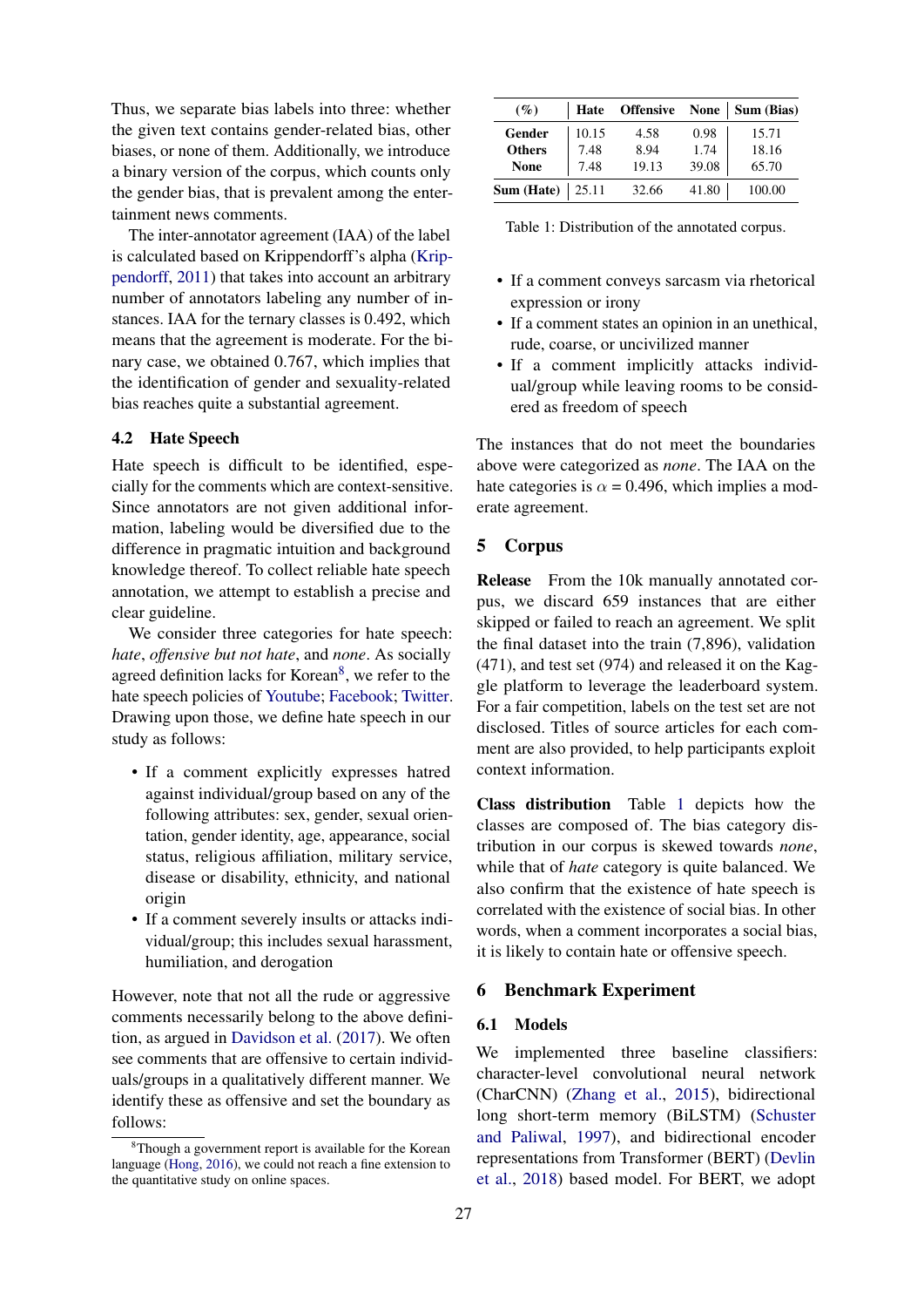<span id="page-3-3"></span>

Figure 2: Confusion matrix on the model inference of hate categories.

<span id="page-3-1"></span>

| F1            | <b>Bias</b> (binary) | Bias (ternary) | Hate  |  |
|---------------|----------------------|----------------|-------|--|
| Term Matching |                      |                | 0.195 |  |
| CharCNN       | 0.547                | 0.535          | 0.415 |  |
| <b>BiLSTM</b> | 0.302                | 0.291          | 0.340 |  |
| <b>BERT</b>   | 0.681                | 0.633          | 0.525 |  |
| BERT (+ bias) |                      |                | 0.569 |  |

<span id="page-3-2"></span>

| F1.           |       |       |       | Gender Others None   Bias (ternary) |
|---------------|-------|-------|-------|-------------------------------------|
| CharCNN       | 0.519 | 0.259 | 0.826 | 0.535                               |
| <b>BiLSTM</b> | 0.055 | 0.000 | 0.819 | 0.291                               |
| <b>BERT</b>   | 0.693 | 0.326 | 0.880 | 0.633                               |

Table 3: Detailed results on macro-F1 of Bias (ternary)

Table 2: F1 score of benchmarks on the test set. Note that the term matching model checks the presence of hate or offensiveness. Therefore, in this case, we combine *hate* and *offensive* into a single category, turning the original ternary task into binary.

KoBERT<sup>[9](#page-3-0)</sup>, a pre-trained module for the Korean language, and apply its tokenizer to BiLSTM as well. The detailed configurations are provided in Appendix [B,](#page-6-0) and we additionally report the term matching approach using the aforementioned profanity terms to compare with the benchmarks.

#### 6.2 Results

Table [2](#page-3-1) depicts F1 score of the three baselines and the term matching model. The results demonstrate that the models trained on our corpus have an advantage over the term matching method. Compared with the benchmarks, BERT achieves the best performance for all the three tasks: binary and ternary bias identification tasks, and hate speech detection. Each model not only shows different performances but also presents different characteristics.

Bias detection When it comes to the gender-bias detection, the task benefits more on CharCNN than BiLSTM since the bias label is highly correlated with frequent gender terms (e.g., *he, she, man, woman, ...*) in the dataset. It is known that CharCNN well captures the lexical components that are present in the document.

However, owing to that nature, CharCNN sometimes yields results that are overly influenced by the specific terms which cause false predictions. For example, the model fails to detect bias in *"What a long life for a GAY"* but guesses *"I think she is the prettiest among all the celebs"* to contain bias. CharCNN overlooks *GAY* while giving a wrong clue due to the existence of female pronouns, namely *she* in the latter.

Similar to the binary prediction task, CharCNN outperforms BiLSTM on ternary classification. Table [3](#page-3-2) demonstrates that BiLSTM hardly identifies *gender* and *other* biases.

BERT detects both biases better than the other models. From the highest score obtained by BERT, we found that rich linguistic knowledge and semantic information is helpful for bias recognition.

We also observed that all the three models barely perform well on *others* (Table [3\)](#page-3-2). To make up a system that covers the broad definition of *other* bias, it would be better to predict the label as the non-*gender* bias. For instance, it can be performed as a two-step prediction: the first step to distinguish whether the comment is biased or not and the second step to determine whether the biased comment is gender-related or not.

<span id="page-3-0"></span><sup>9</sup> https://github.com/SKTBrain/KoBERT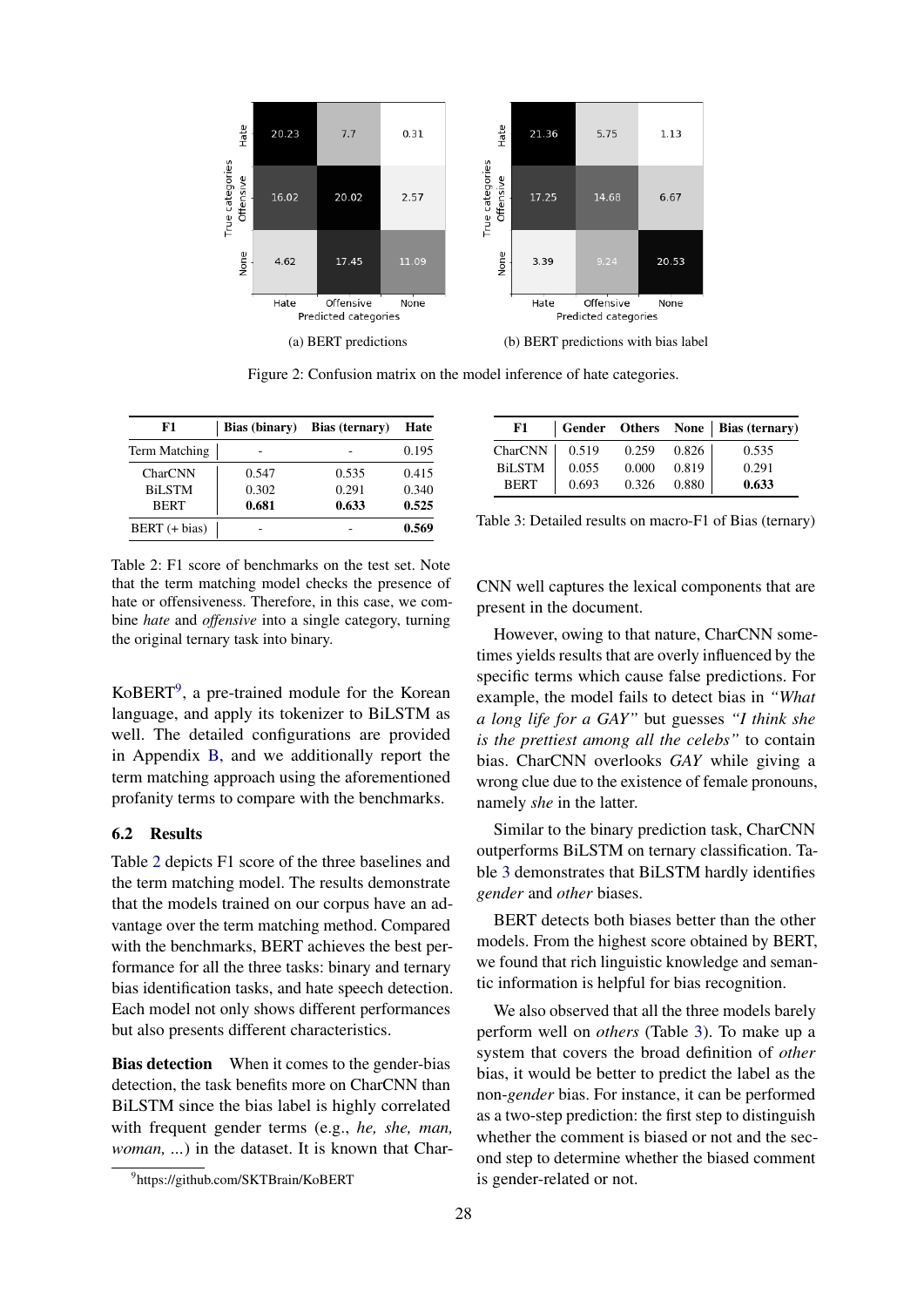Hate speech detection For hate speech detection, all models faced performance degradation compared to the bias classification task, since the task is more challenging. Nonetheless, BERT is still the most successful, and we conjecture that hate speech detection also utilizes high-level semantic features. The significant performance gap between term matching and BERT explains how much our approach compensates for the false predictions mentioned in Section [2.](#page-1-3)

Provided *bias* label prepend to each comment as a special token, BERT exhibits better performance. As illustrated in Figure [2,](#page-3-3) additional bias context helps the model to distinguish *offensive* and *none* clearly. This implies our observation on the correlation between bias and hate is empirically supported.

### 7 Conclusions

In this data paper, we provide an annotated corpus that can be practically used for analysis and modeling on Korean toxic language, including hate speech and social bias. In specific, we construct a corpus of a total of 9.4K comments from online entertainment news service.

Our dataset has been made publicly accessible with baseline models. We launch Kaggle competitions using the corpus, which may facilitate the studies on toxic speech and ameliorate the cyberbullying issues. We hope our initial efforts can be supportive not only to NLP for social good, but also as a useful resource for discerning implicit bias and hate in online languages.

#### Acknowledgments

We greatly thank Hyunjoong Kim for providing financial support and Sangwoong Yoon for giving helpful comments.

#### References

- <span id="page-4-0"></span>James Banks. 2010. Regulating hate speech online. *International Review of Law, Computers & Technology*, 24(3):233–239.
- <span id="page-4-7"></span>Valerio Basile, Cristina Bosco, Elisabetta Fersini, Debora Nozza, Viviana Patti, Francisco Manuel Rangel Pardo, Paolo Rosso, and Manuela Sanguinetti. 2019. Semeval-2019 task 5: Multilingual detection of hate speech against immigrants and women in twitter. In *Proceedings of the 13th International Workshop on Semantic Evaluation*, pages 54–63.
- <span id="page-4-5"></span>Robert J Boeckmann and Carolyn Turpin-Petrosino. 2002. Understanding the harm of hate crime. *Journal of social issues*, 58(2):207–225.
- <span id="page-4-6"></span>Thomas Davidson, Dana Warmsley, Michael Macy, and Ingmar Weber. 2017. Automated hate speech detection and the problem of offensive language. In *Eleventh international aaai conference on web and social media*.
- <span id="page-4-14"></span>Jacob Devlin, Ming-Wei Chang, Kenton Lee, and Kristina Toutanova. 2018. Bert: Pre-training of deep bidirectional transformers for language understanding. *arXiv preprint arXiv:1810.04805*.
- <span id="page-4-1"></span>Mai ElSherief, Vivek Kulkarni, Dana Nguyen, William Yang Wang, and Elizabeth Belding. 2018. Hate lingo: A target-based linguistic analysis of hate speech in social media. In *Twelfth International AAAI Conference on Web and Social Media*.
- <span id="page-4-13"></span>Facebook. Facebook's policy on hate speech. [https:](https://www.facebook.com/communitystandards/hate_speech) [//www.facebook.com/communitystandards/](https://www.facebook.com/communitystandards/hate_speech) [hate\\_speech](https://www.facebook.com/communitystandards/hate_speech). Accessed: 2020-04-19.
- <span id="page-4-2"></span>Jacey Fortin. 2019. [Sulli, south korean k-pop star and](https://www.nytimes.com/2019/10/14/arts/music/sulli-dead.html) [actress, is found dead.](https://www.nytimes.com/2019/10/14/arts/music/sulli-dead.html) *New York Times*.
- <span id="page-4-9"></span>Paula Fortuna, João Rocha da Silva, Leo Wanner, Sérgio Nunes, et al. 2019. A hierarchically-labeled portuguese hate speech dataset. In *Proceedings of the Third Workshop on Abusive Language Online*, pages 94–104.
- <span id="page-4-11"></span>Seong Soo Hong. 2016. *Hate speech: Survey and Regulations*. National Human Rights Commission of the Republic of Korea.
- <span id="page-4-12"></span>Klaus Krippendorff. 2011. Computing krippendorff's alpha-reliability.
- <span id="page-4-15"></span>Taku Kudo and John Richardson. 2018. Sentencepiece: A simple and language independent subword tokenizer and detokenizer for neural text processing. *arXiv preprint arXiv:1808.06226*.
- <span id="page-4-3"></span>Justin McCurry. 2019a. [K-pop singer goo hara found](https://www.theguardian.com/music/2019/nov/24/goo-hara-k-pop-singer-found-dead-aged-28) [dead aged 28.](https://www.theguardian.com/music/2019/nov/24/goo-hara-k-pop-singer-found-dead-aged-28) *The Guardian*.
- <span id="page-4-4"></span>Justin McCurry. 2019b. [K-pop under scrutiny over](https://www.theguardian.com/music/2019/oct/18/k-pop-under-scrutiny-over-toxic-fandom-after-death-of-sulli) ['toxic fandom' after death of sulli.](https://www.theguardian.com/music/2019/oct/18/k-pop-under-scrutiny-over-toxic-fandom-after-death-of-sulli) *The Guardian*.
- <span id="page-4-8"></span>Michal Ptaszynski, Agata Pieciukiewicz, and Paweł Dybała. 2019. Results of the poleval 2019 shared task 6: First dataset and open shared task for automatic cyberbullying detection in polish twitter. *Proceedings ofthePolEval2019Workshop*, page 89.
- <span id="page-4-10"></span>Manuela Sanguinetti, Fabio Poletto, Cristina Bosco, Viviana Patti, and Marco Stranisci. 2018. An italian twitter corpus of hate speech against immigrants. In *Proceedings of the Eleventh International Conference on Language Resources and Evaluation (LREC 2018)*.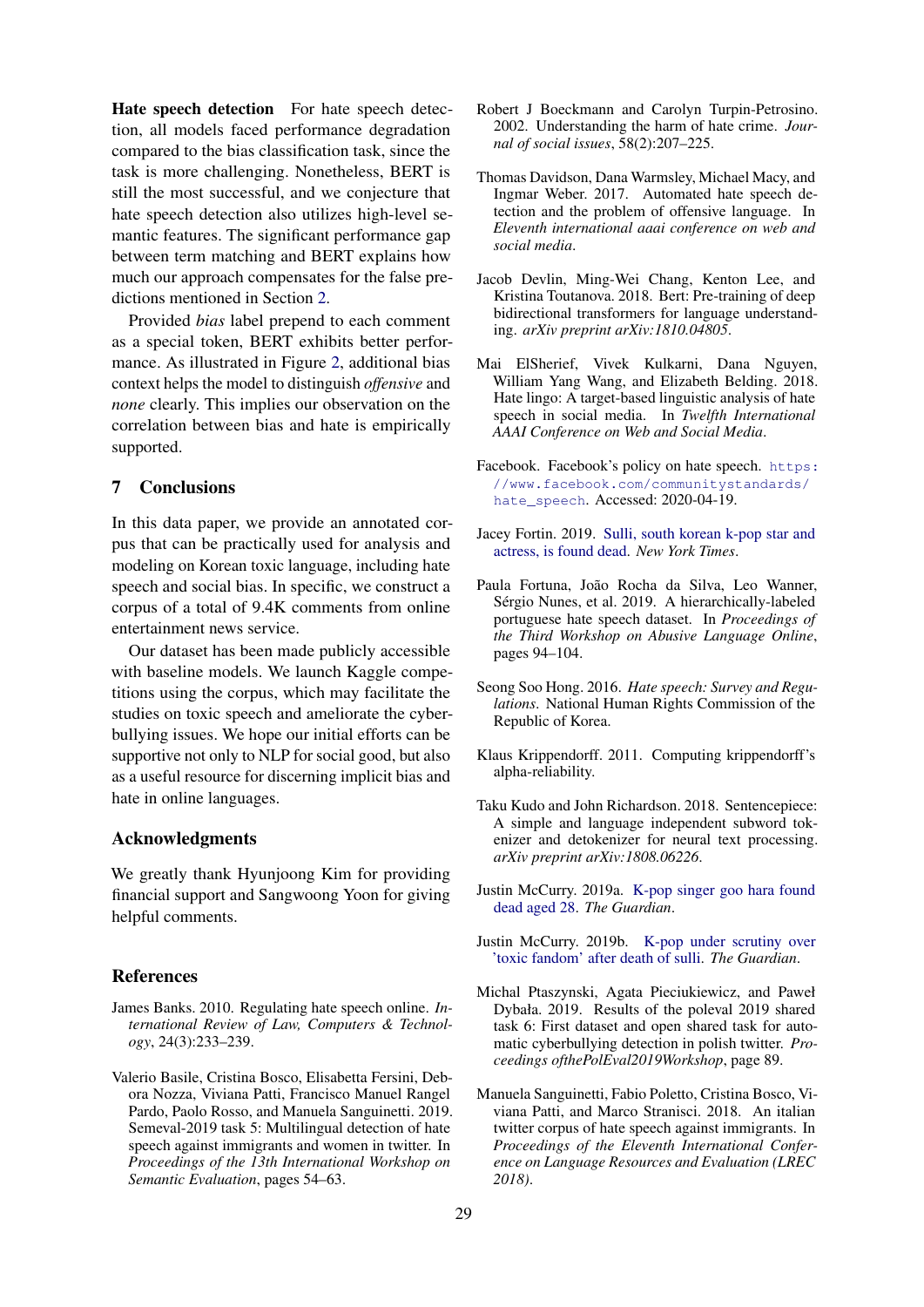- <span id="page-5-10"></span>Mike Schuster and Kuldip K Paliwal. 1997. Bidirectional recurrent neural networks. *IEEE Transactions on Signal Processing*, 45(11):2673–2681.
- <span id="page-5-12"></span>Nitish Srivastava, Geoffrey Hinton, Alex Krizhevsky, Ilya Sutskever, and Ruslan Salakhutdinov. 2014. Dropout: a simple way to prevent neural networks from overfitting. *The journal of machine learning research*, 15(1):1929–1958.

<span id="page-5-8"></span>Twitter. Twitter's policy on hate speech. [https://help.twitter.](https://help.twitter.com/en/rules-and-policies/hateful-conduct-policy) [com/en/rules-and-policies/](https://help.twitter.com/en/rules-and-policies/hateful-conduct-policy) [hateful-conduct-policy](https://help.twitter.com/en/rules-and-policies/hateful-conduct-policy). Accessed: 2020-04- 19.

- <span id="page-5-2"></span>Zeerak Waseem and Dirk Hovy. 2016. Hateful symbols or hateful people? predictive features for hate speech detection on twitter. In *Proceedings of the NAACL student research workshop*, pages 88–93.
- <span id="page-5-5"></span>Edwin B Wilson. 1927. Probable inference, the law of succession, and statistical inference. *Journal of the American Statistical Association*, 22(158):209–212.
- <span id="page-5-0"></span>Junsuk Yeo. 2019. [Kakao suspends online comments](http://www.koreaherald.com/view.php?ud=20191025000711) [for entertainment articles after sulli's death.](http://www.koreaherald.com/view.php?ud=20191025000711) *The Korea Herald*.
- <span id="page-5-1"></span>Hyunsu Yim. 2020. [Why naver is finally shutting down](http://www.koreaherald.com/view.php?ud=20200220000937) [comments on celebrity news.](http://www.koreaherald.com/view.php?ud=20200220000937) *The Korea Herald*.
- <span id="page-5-7"></span>Youtube. Youtube's policy on hate speech. [https://support.google.com/youtube/](https://support.google.com/youtube/answer/2801939?hl=en) [answer/2801939?hl=en](https://support.google.com/youtube/answer/2801939?hl=en). Accessed: 2020-04-19.
- <span id="page-5-3"></span>Marcos Zampieri, Shervin Malmasi, Preslav Nakov, Sara Rosenthal, Noura Farra, and Ritesh Kumar. 2019. Semeval-2019 task 6: Identifying and categorizing offensive language in social media (offenseval). In *Proceedings of the 13th International Workshop on Semantic Evaluation*, pages 75–86.
- <span id="page-5-9"></span>Xiang Zhang, Junbo Zhao, and Yann LeCun. 2015. Character-level convolutional networks for text classification. In *Advances in neural information processing systems*, pages 649–657.
- <span id="page-5-4"></span>Ziqi Zhang, David Robinson, and Jonathan Tepper. 2018. Detecting hate speech on twitter using a convolution-gru based deep neural network. In *European semantic web conference*, pages 745–760. Springer.

## <span id="page-5-6"></span>A Annotation Guideline

### A.1 Existence of social bias

The first property is to note which social bias is implicated in the comment. Here, social bias means hasty guess or prejudice that 'a person/group with a certain social identity will display a certain characteristic or act in a biased way'. The three labels of the question are as follows.

- 1. Is there a gender-related bias, either explicit or implicit, in the text?
	- If the text includes bias for gender role, sexual orientation, sexual identity, and any thoughts on gender-related acts (e.g., "*Wife must be obedient to her husband's words*", or "*Homosexual person will be prone to disease.*")
- 2. Are there any other kinds of bias in the text?
	- Other kinds of factors that are considered not gender-related but social bias, including race, background, nationality, ethnic group, political stance, skin color, religion, handicaps, age, appearance, richness, occupations, the absence of mili-tary service experience<sup>[10](#page-5-11)</sup>, etc.
- 3. A comment that does not incorporate the bias

### A.2 Amount of hate, insulting, or offense

The second property is how aggressive the comment is. Since the level of "aggressiveness" depends on the linguistic intuition of annotators, we set the following categorization to draw a borderline as precise as possible.

- 1. Is strong hate or insulting towards the article's target or related figures, writers of the article or comments, etc. displayed in a comment?
	- In the case of insulting, it encompasses an expression that can severely harm the social status of the recipient.
	- In the case of hate, it is defined as an expression that displays aggressive stances towards individuals/groups with certain characteristics (gender role, sexual orientation, sexual identity, any thoughts on gender-related acts, race, background, nationality, ethnic group, political stance, skin color, religion, handicaps, age, appearance, richness, occupations, the absence of military service experience, etc.).
	- Additionally, it can include sexual harassment, notification of offensive rumors or facts, and coined terms for bad purposes or in bad use, etc.
	- Just an existence of bad words in the document does not always fall into this category.

<span id="page-5-11"></span> $10$ Frequently observable in Korea, where the military service is mandatory for males.